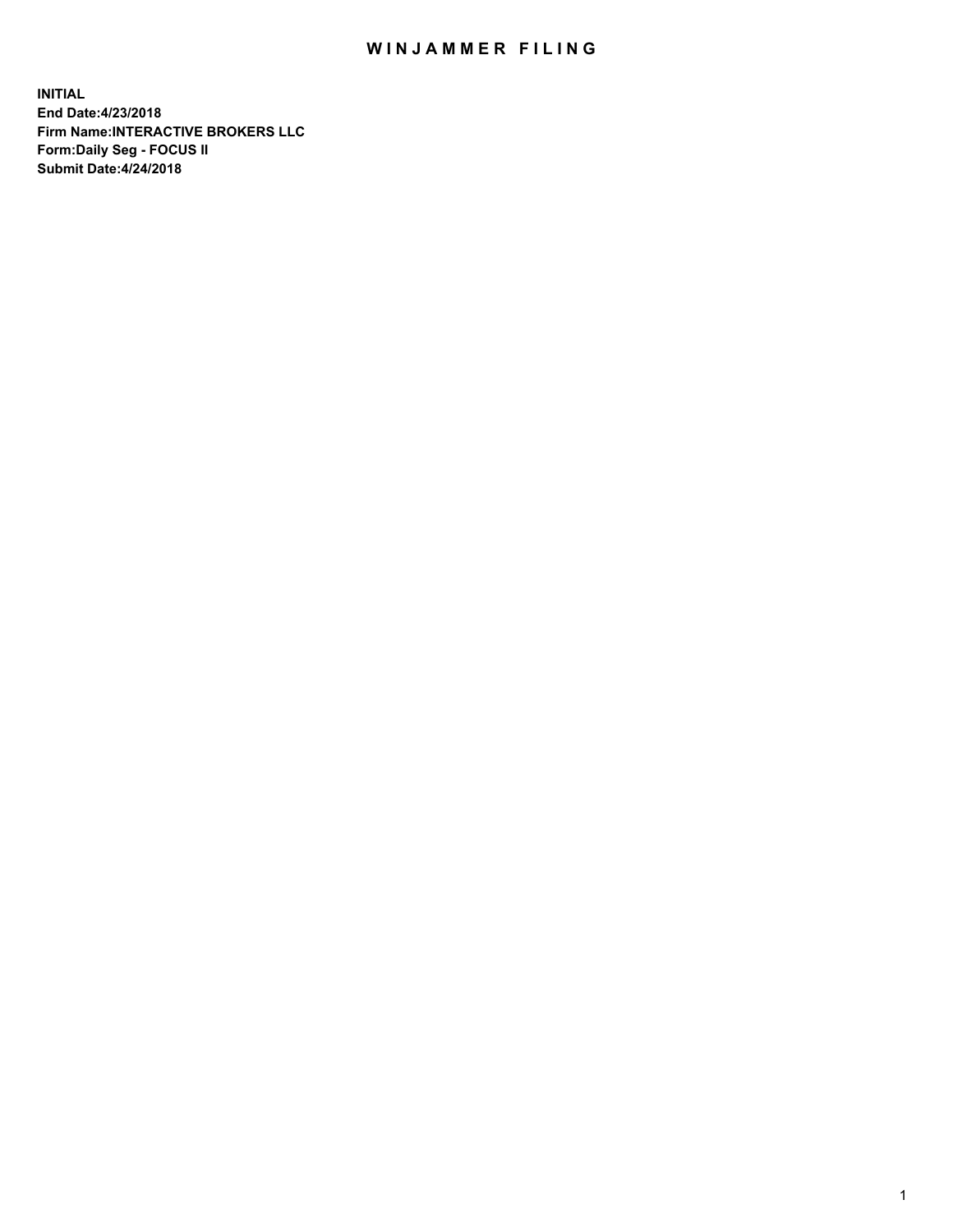## **INITIAL End Date:4/23/2018 Firm Name:INTERACTIVE BROKERS LLC Form:Daily Seg - FOCUS II Submit Date:4/24/2018 Daily Segregation - Cover Page**

| Name of Company<br><b>Contact Name</b><br><b>Contact Phone Number</b><br><b>Contact Email Address</b>                                                                                                                                                                                                                          | <b>INTERACTIVE BROKERS LLC</b><br>James Menicucci<br>203-618-8085<br>jmenicucci@interactivebrokers.c<br>om |
|--------------------------------------------------------------------------------------------------------------------------------------------------------------------------------------------------------------------------------------------------------------------------------------------------------------------------------|------------------------------------------------------------------------------------------------------------|
| FCM's Customer Segregated Funds Residual Interest Target (choose one):<br>a. Minimum dollar amount: ; or<br>b. Minimum percentage of customer segregated funds required:%; or<br>c. Dollar amount range between: and; or<br>d. Percentage range of customer segregated funds required between:% and%.                          | $\overline{\mathbf{0}}$<br>0<br>155,000,000 245,000,000<br>0 <sub>0</sub>                                  |
| FCM's Customer Secured Amount Funds Residual Interest Target (choose one):<br>a. Minimum dollar amount: ; or<br>b. Minimum percentage of customer secured funds required:%; or<br>c. Dollar amount range between: and; or<br>d. Percentage range of customer secured funds required between:% and%.                            | $\overline{\mathbf{0}}$<br>$\overline{\mathbf{0}}$<br>80,000,000 120,000,000<br>00                         |
| FCM's Cleared Swaps Customer Collateral Residual Interest Target (choose one):<br>a. Minimum dollar amount: ; or<br>b. Minimum percentage of cleared swaps customer collateral required:% ; or<br>c. Dollar amount range between: and; or<br>d. Percentage range of cleared swaps customer collateral required between:% and%. | $\overline{\mathbf{0}}$<br>$\overline{\mathbf{0}}$<br>0 <sub>0</sub><br><u>00</u>                          |

Attach supporting documents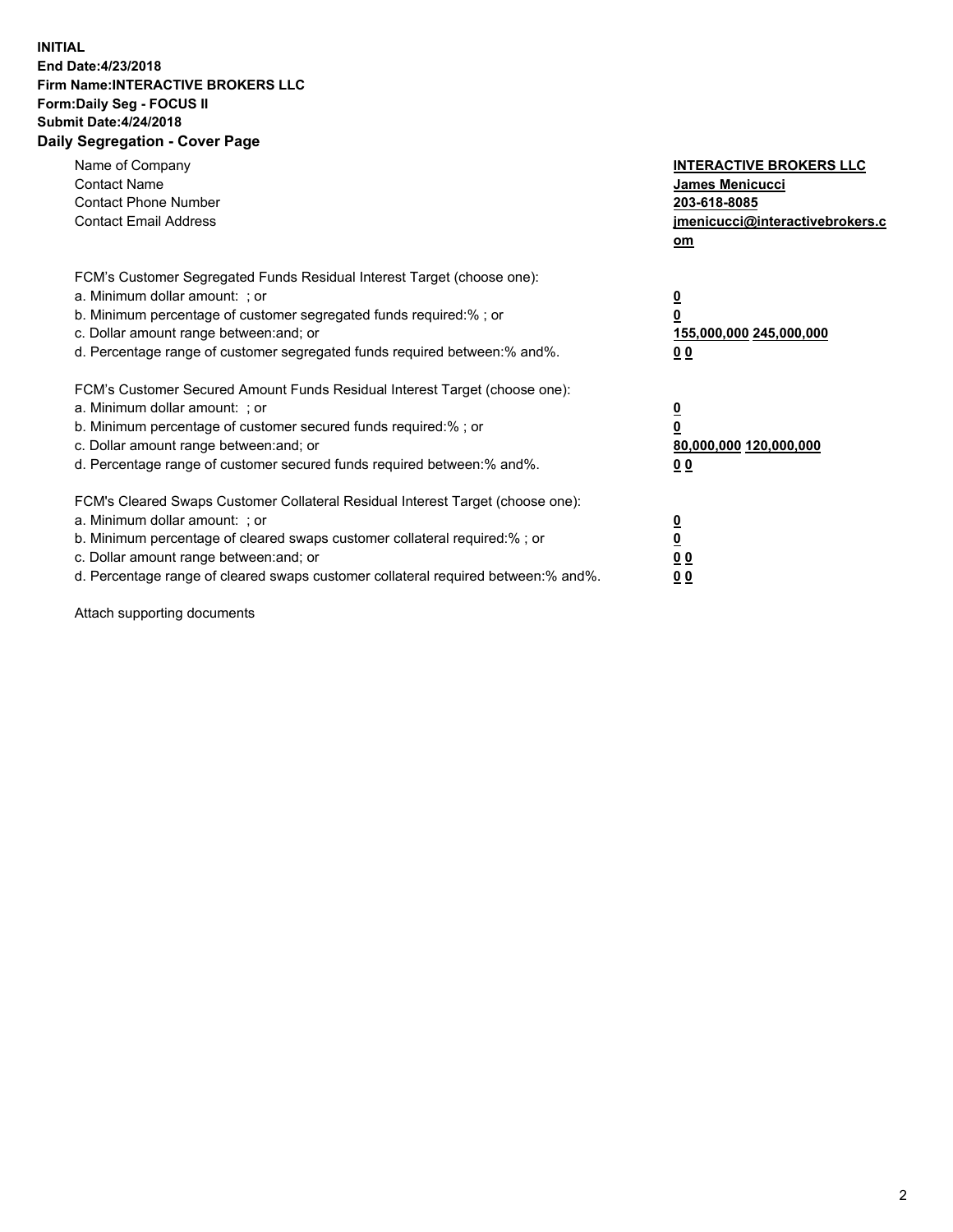## **INITIAL End Date:4/23/2018 Firm Name:INTERACTIVE BROKERS LLC Form:Daily Seg - FOCUS II Submit Date:4/24/2018 Daily Segregation - Secured Amounts**

|                | Daily Ocglegation - Occuled Amounts                                                                        |                                  |
|----------------|------------------------------------------------------------------------------------------------------------|----------------------------------|
|                | Foreign Futures and Foreign Options Secured Amounts                                                        |                                  |
|                | Amount required to be set aside pursuant to law, rule or regulation of a foreign                           | $0$ [7305]                       |
|                | government or a rule of a self-regulatory organization authorized thereunder                               |                                  |
| 1.             | Net ledger balance - Foreign Futures and Foreign Option Trading - All Customers                            |                                  |
|                | A. Cash                                                                                                    | 447,121,059 [7315]               |
|                | B. Securities (at market)                                                                                  | 0 [7317]                         |
| 2.             | Net unrealized profit (loss) in open futures contracts traded on a foreign board of trade                  | -1,144,201 [7325]                |
| 3.             | Exchange traded options                                                                                    |                                  |
|                | a. Market value of open option contracts purchased on a foreign board of trade                             | 192,607 [7335]                   |
|                | b. Market value of open contracts granted (sold) on a foreign board of trade                               | $-36,560$ [7337]                 |
| 4.             | Net equity (deficit) (add lines 1.2. and 3.)                                                               | 446,132,905 [7345]               |
| 5.             | Account liquidating to a deficit and account with a debit balances - gross amount                          | $6,223$ [7351]                   |
|                | Less: amount offset by customer owned securities                                                           | 0 [7352] 6,223 [7354]            |
| 6.             | Amount required to be set aside as the secured amount - Net Liquidating Equity                             | 446,139,128 [7355]               |
|                | Method (add lines 4 and 5)                                                                                 |                                  |
| 7.             | Greater of amount required to be set aside pursuant to foreign jurisdiction (above) or line                | 446,139,128 [7360]               |
|                | 6.                                                                                                         |                                  |
|                | FUNDS DEPOSITED IN SEPARATE REGULATION 30.7 ACCOUNTS                                                       |                                  |
| $\mathbf{1}$ . | Cash in banks                                                                                              |                                  |
|                | A. Banks located in the United States                                                                      | 111,834,084 [7500]               |
|                | B. Other banks qualified under Regulation 30.7                                                             | 0 [7520] 111,834,084 [7530]      |
| 2.             | Securities                                                                                                 |                                  |
|                | A. In safekeeping with banks located in the United States                                                  | 371,289,650 [7540]               |
|                | B. In safekeeping with other banks qualified under Regulation 30.7                                         | 0 [7560] 371,289,650 [7570]      |
| 3.             | Equities with registered futures commission merchants                                                      |                                  |
|                | A. Cash                                                                                                    | $0$ [7580]                       |
|                | <b>B.</b> Securities                                                                                       | $0$ [7590]                       |
|                | C. Unrealized gain (loss) on open futures contracts                                                        | $0$ [7600]                       |
|                | D. Value of long option contracts                                                                          | $0$ [7610]                       |
|                | E. Value of short option contracts                                                                         | 0 [7615] 0 [7620]                |
| 4.             | Amounts held by clearing organizations of foreign boards of trade                                          |                                  |
|                | A. Cash                                                                                                    | $0$ [7640]                       |
|                | <b>B.</b> Securities                                                                                       | $0$ [7650]                       |
|                | C. Amount due to (from) clearing organization - daily variation                                            | $0$ [7660]                       |
|                | D. Value of long option contracts                                                                          | $0$ [7670]                       |
|                | E. Value of short option contracts                                                                         | 0 [7675] 0 [7680]                |
| 5.             | Amounts held by members of foreign boards of trade                                                         |                                  |
|                | A. Cash                                                                                                    | 84,707,737 [7700]                |
|                | <b>B.</b> Securities                                                                                       | $0$ [7710]                       |
|                | C. Unrealized gain (loss) on open futures contracts                                                        | 3,727,062 [7720]                 |
|                | D. Value of long option contracts                                                                          | 188,928 [7730]                   |
|                | E. Value of short option contracts                                                                         | -32,880 [7735] 88,590,847 [7740] |
| 6.             | Amounts with other depositories designated by a foreign board of trade                                     | 0 [7760]                         |
| 7.             | Segregated funds on hand                                                                                   | $0$ [7765]                       |
| 8.             | Total funds in separate section 30.7 accounts                                                              | 571,714,581 [7770]               |
| 9.             | Excess (deficiency) Set Aside for Secured Amount (subtract line 7 Secured Statement<br>Page 1 from Line 8) | 125,575,453 [7380]               |
| 10.            | Management Target Amount for Excess funds in separate section 30.7 accounts                                | 80,000,000 [7780]                |
| 11.            | Excess (deficiency) funds in separate 30.7 accounts over (under) Management Target                         | 45,575,453 [7785]                |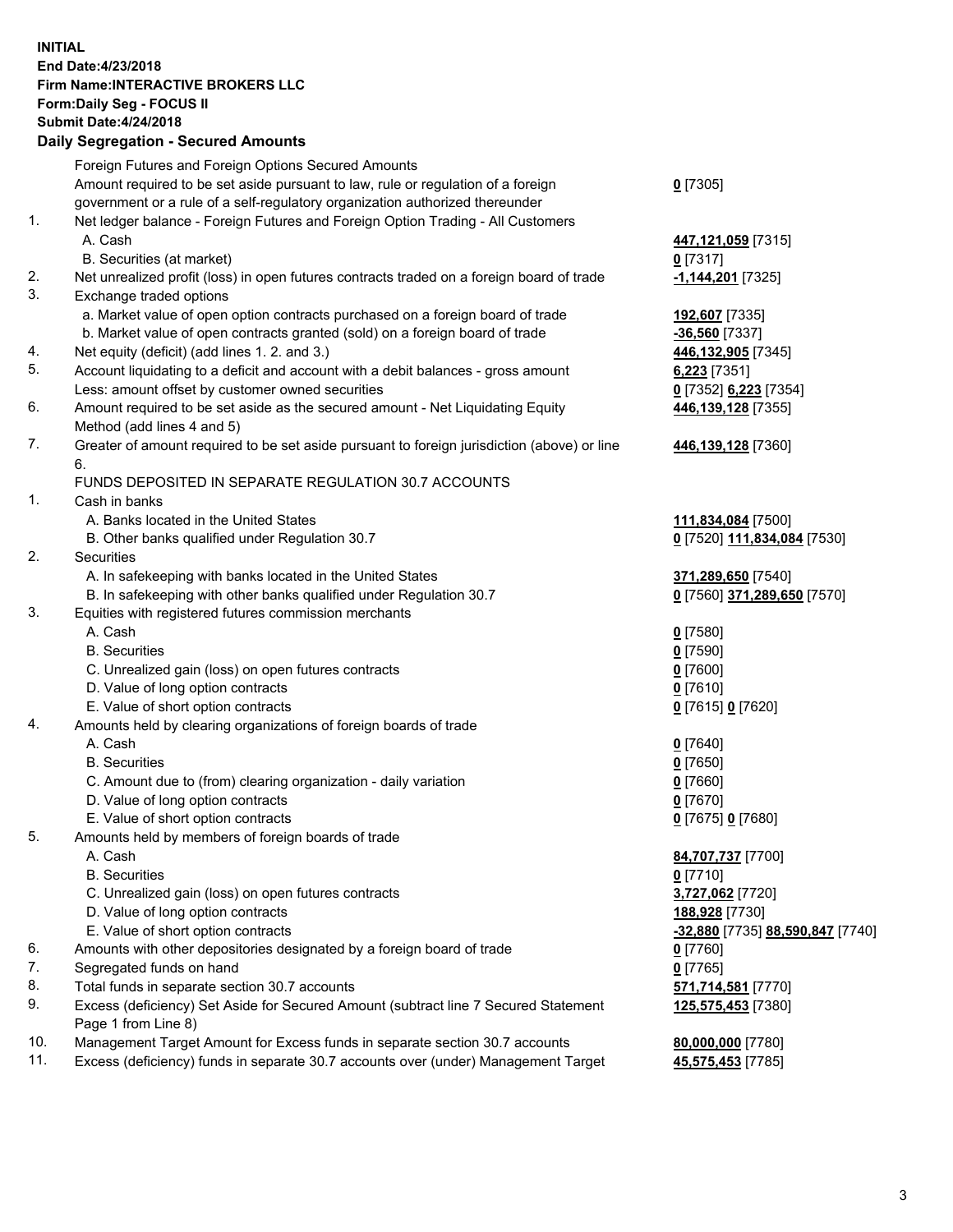**INITIAL End Date:4/23/2018 Firm Name:INTERACTIVE BROKERS LLC Form:Daily Seg - FOCUS II Submit Date:4/24/2018 Daily Segregation - Segregation Statement** SEGREGATION REQUIREMENTS(Section 4d(2) of the CEAct) 1. Net ledger balance A. Cash **3,993,973,332** [7010] B. Securities (at market) **0** [7020] 2. Net unrealized profit (loss) in open futures contracts traded on a contract market **49,546,158** [7030] 3. Exchange traded options A. Add market value of open option contracts purchased on a contract market **176,620,395** [7032] B. Deduct market value of open option contracts granted (sold) on a contract market **-187,559,241** [7033] 4. Net equity (deficit) (add lines 1, 2 and 3) **4,032,580,644** [7040] 5. Accounts liquidating to a deficit and accounts with debit balances - gross amount **159,937** [7045] Less: amount offset by customer securities **0** [7047] **159,937** [7050] 6. Amount required to be segregated (add lines 4 and 5) **4,032,740,581** [7060] FUNDS IN SEGREGATED ACCOUNTS 7. Deposited in segregated funds bank accounts A. Cash **181,333,094** [7070] B. Securities representing investments of customers' funds (at market) **3,009,984,032** [7080] C. Securities held for particular customers or option customers in lieu of cash (at market) **0** [7090] 8. Margins on deposit with derivatives clearing organizations of contract markets A. Cash **19,380,915** [7100] B. Securities representing investments of customers' funds (at market) **1,045,096,718** [7110] C. Securities held for particular customers or option customers in lieu of cash (at market) **0** [7120] 9. Net settlement from (to) derivatives clearing organizations of contract markets **662,692** [7130] 10. Exchange traded options A. Value of open long option contracts **176,519,631** [7132] B. Value of open short option contracts **-187,477,863** [7133] 11. Net equities with other FCMs A. Net liquidating equity **0** [7140] B. Securities representing investments of customers' funds (at market) **0** [7160] C. Securities held for particular customers or option customers in lieu of cash (at market) **0** [7170] 12. Segregated funds on hand **0** [7150] 13. Total amount in segregation (add lines 7 through 12) **4,245,499,219** [7180] 14. Excess (deficiency) funds in segregation (subtract line 6 from line 13) **212,758,638** [7190] 15. Management Target Amount for Excess funds in segregation **155,000,000** [7194]

16. Excess (deficiency) funds in segregation over (under) Management Target Amount Excess

**57,758,638** [7198]